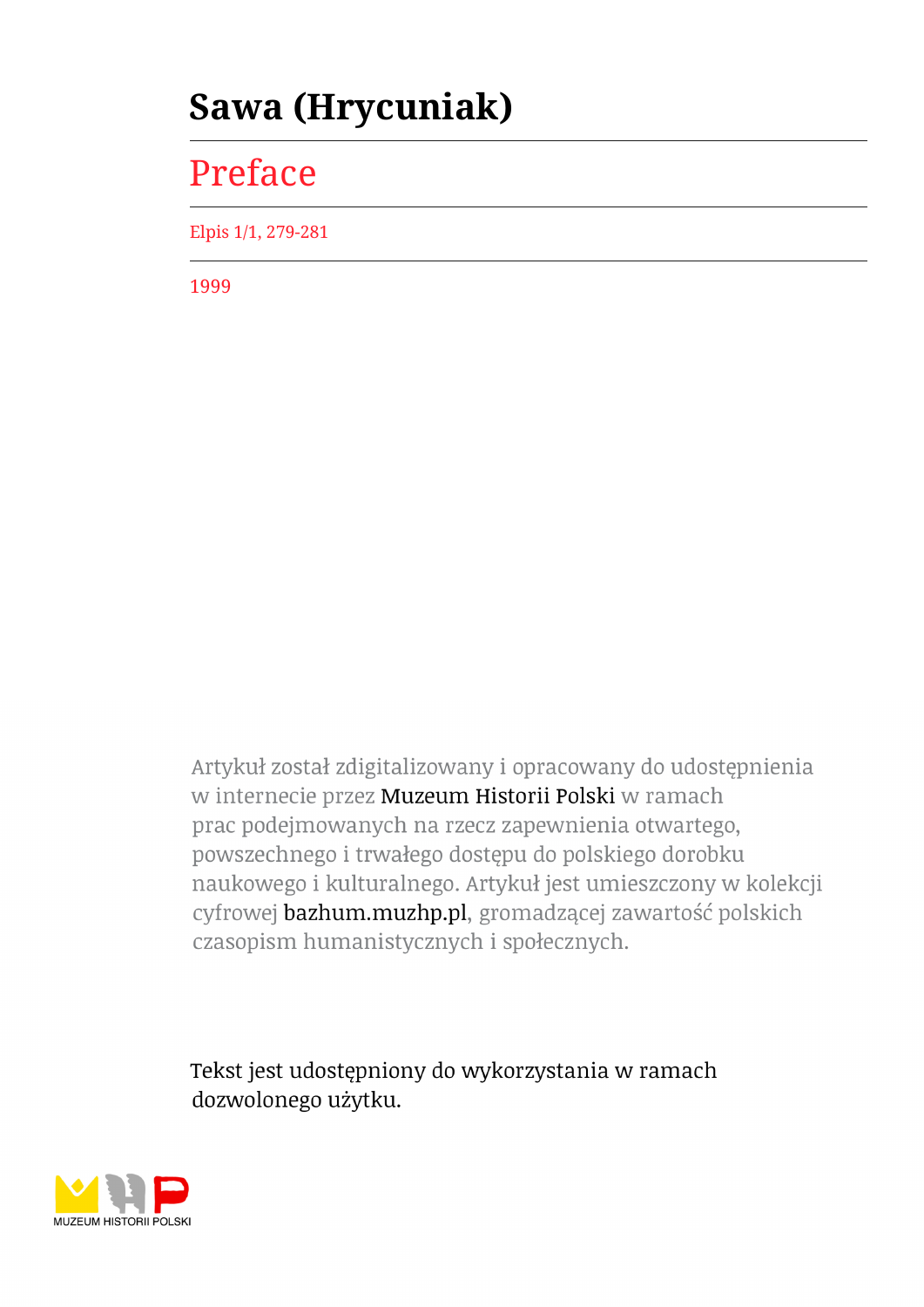## **PREFACE**

Due to the gracious kindness of the authorities of the University in Białystok, on March  $5<sup>th</sup>$ , 1999, in the Auditorium of the Economy Section, of the university, in an atmosphere of jubilation, the Chair of Orthodox Theology of the University in Białystok inaugurated it's activity. This is the result of the efforts of the hierarchy of our Church to increase the opportunities in our society to come to know the theology, history and spirituality of the Orthodox Church.

The Section of Orthodox Theology, of the Christian Acadamy of Theology in Warsaw, which was called into being in 1957, was the continuation of the College of Orthodox Theology of the University of Warsaw. The Chair of Orthodox Theology of the University in Białystok is a continuation and expansion of the process of education of the University of Warsaw in the area of theology. The University in Białystok was, after all, the filia of the University of Warsaw for fourty years. "No one is like unto God". God, the most high Wisdom, in His Providance, guides His Church and all who believe. The presence of yet another unit of education in our Church, is for us a sign of Divine Providance, and we accept it as an expression of the Will of God, for which we are profoundly grateful to the Most High.

The College of Orthodox Theology of the University of Warsaw used to publish an annual theological journal, called "Elpis" ("Hope"). It published the scholarly papers of the professors and teachers of the College. In total there were thirteen editions of the journal.

After the war, the publication of "Elpis" was not resumed. At it's first working meeting, the staff of the Chair of Orthodox Theology of the University in Białystok, ratified the decision, that the Chair of Orthodox Theology, being the continuation of the College, will resume the publication of  $\Box$  Elpis", as well as the other publicational activities of the College.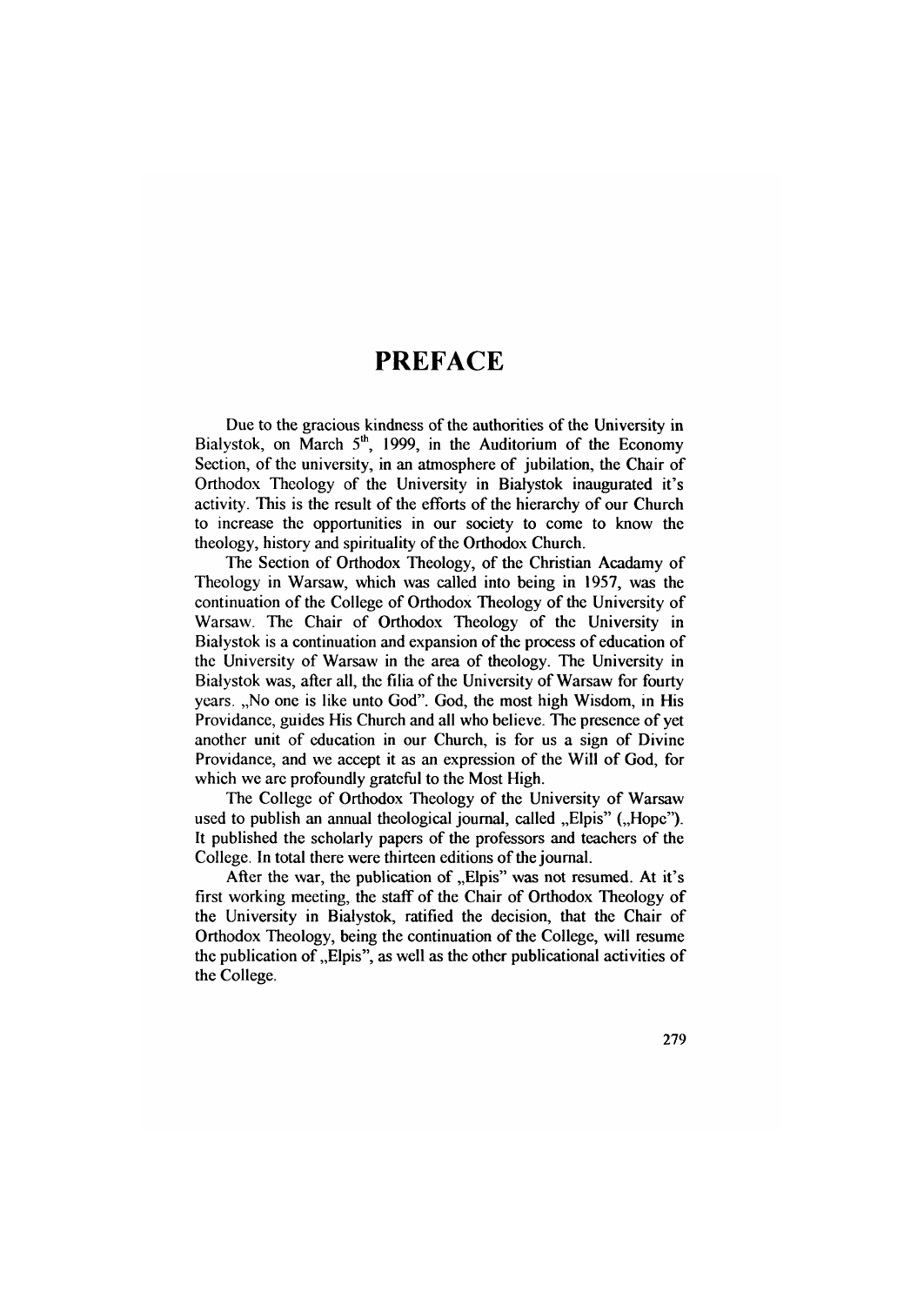In 1931 edition of "Elpis", the Metropolitan of Warsaw and All of Poland, Dionisios, wrote, in the preface, "The title ("Elpis") had symbolic meaning for several reasons, foremost of which was, our conviction that Orthodox Theological Science, in our conditions, in and under the care of the University of Warsaw, is going to develop and with time will truly blossom, due to the faithful work of the College of Orthodox Theology."

 $\cdot$  Resuming the publication of  $\Box$  Elpis", by the Chair of Orthodox Theology, our desire is that the words of Metropolitan Dionisios, of holy memory, will also be a reflection of our own intentions.

We hope, that the present annual publication of  $E$ lpis" (in the future bi-annual or even quarterly), will be a worthy continuation of the previous issues of this journal. We shall maintain a double numeration: the new numeration beginning with  $, 1$ " and the numeration of the College's  $E_{\text{up}}$ Elpis", being  $E_{\text{up}}$  14"; in this way demonstrating the continuation of the publication of the former editions.

Furthermore, in order to assist the reader in becoming familiar with the previous editions of "Elpis", in the present edition, we are including a complete bibliography of the positions published in the previous editions.

In June of 1999, the Chair of Orthodox Theology of the University in Białystok, in conjunction with the Brotherhood of Saints Cyril and Methodios organized an academic conference, in Białystok and at Supraśl, on the theme: "The Orthodox Church in the Commonwealth of Poland". The papers, from this conference, are published in the present edition. In future editions, we shall publish the papers of our faculty, as well as other works written by Orthodox theologians, with the intention of making the Orthodox Church known to those who would intend to come to know it.

May Almighty God grant His abundant blessings on those who will work toward the publication of . Elpis", in the hope that this endeavor will be beneficent to many, and will be gratefully received by the reading public.

I would like, here, in this place, to express my most heartfelt and sincere gratitude to His Magnificence, Professor Adam Jamróz, Rector of the University in Białystok, and to the High Senate of the University in Białystok, for their willingness and assistance in organizing the Chair